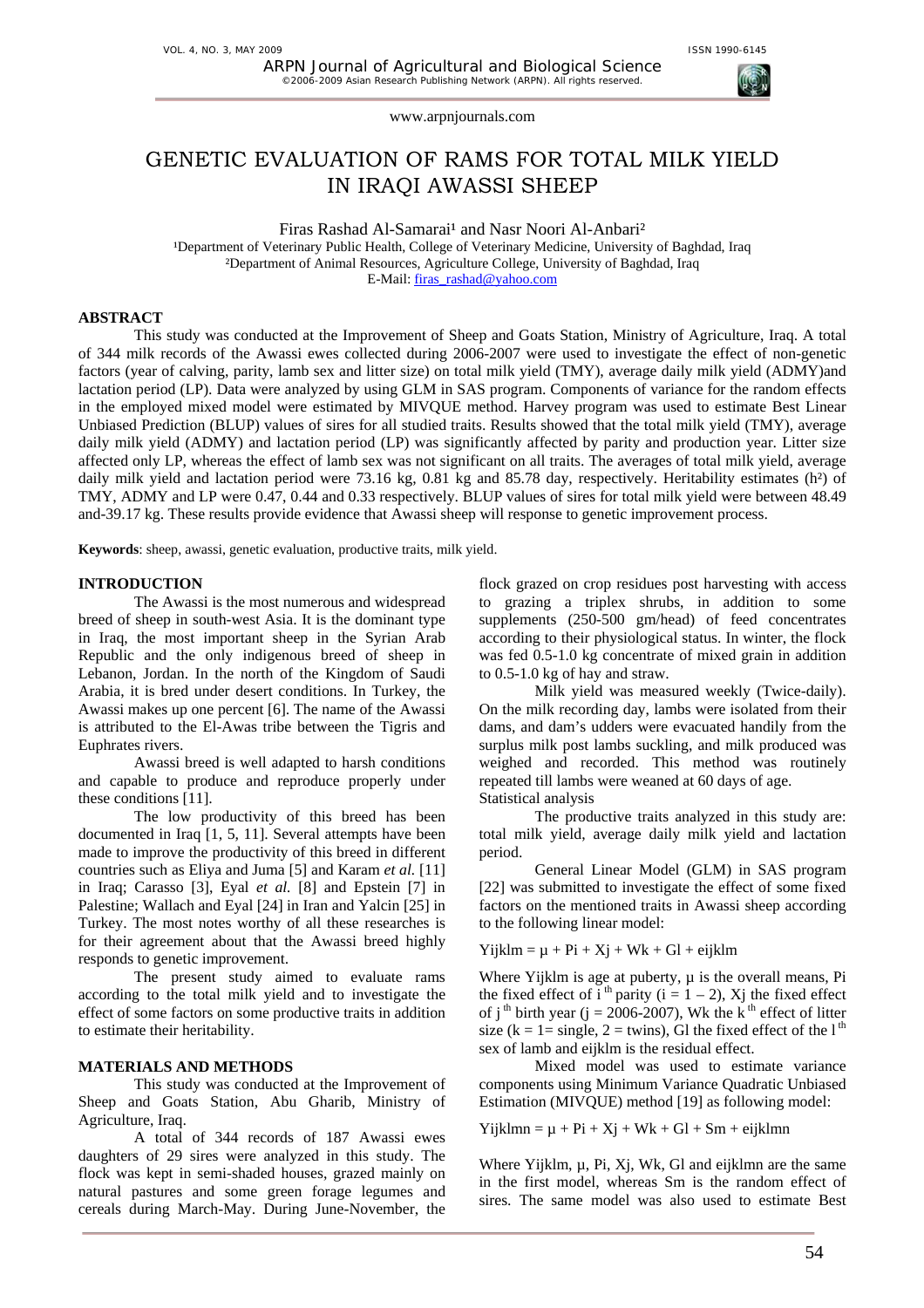

Linear Unbiased Prediction (BLUP) for sires according to the total milk yield of their daughters [9].

# **RESULTS**

The overall mean of TMY, ADMY and LP (73.16 kg, 0.81 kg and 85.78 days) are presented in Table-1. Table-2 shows that the differences between parities are statistically significant ( $P < 0.01$ ) for all traits. The results of the present study also showed that the productive traits increased significantly ( $P < 0.01$ ) with advancing year of production for each of, TMY (38.95 to 97.40 kg), ADMY (0.48 to 1.05 kg) and LP (82.72 to 88.96 days).

The effect of litter size was significant  $(P < 0.01)$ on LP whereas the effect was not on TMY and ADMY. The effect of lamb sex was not significant on all traits.

Heritability was estimated from the paternal half sib's correlation for TMY, ADMY and LP to be 0.47, 0.44 and 0.33 respectively (Table-3).

Table-4 shows the BLUP values of sires for TMY. The highest and lowest value of BLUP was 48.49 and-39.17 kg, respectively.

**Table-1**. The Least Square Mean of total milk yield (TMY) kg, average daily milk yield (ADMY) kg and lactation period (LP) days in Awassi sheep.

| Source of       | No. | <b>Least Square mean <math>\pm</math> SE</b> |                 |                   |  |
|-----------------|-----|----------------------------------------------|-----------------|-------------------|--|
| variation       |     | <b>TMY</b>                                   | <b>ADMY</b>     | LP                |  |
| Overall means   | 344 |                                              |                 |                   |  |
| Parity          |     |                                              |                 |                   |  |
| 1               | 157 | $41.83 \pm 4.51$                             | $0.68 \pm 0.03$ | $68.88 \pm 2.27$  |  |
| 2               | 187 | $94.53 \pm 4.06$                             | $0.86 \pm 0.03$ | $102.80 \pm 2.05$ |  |
| Production year |     |                                              |                 |                   |  |
| 2006            | 157 | $38.95 \pm 4.52$                             | $0.48 \pm 0.03$ | $82.72 \pm 2.28$  |  |
| 2007            | 187 | $97.40 \pm 4.04$                             | $1.05 \pm 0.03$ | $88.96 \pm 2.04$  |  |
| Litter size     |     |                                              |                 |                   |  |
| Single          | 235 | $67.56 \pm 3.51$                             | $0.79 \pm 0.02$ | $80.81 \pm 1.77$  |  |
| Twins           | 109 | $68.80 \pm 5.18$                             | $0.75 \pm 0.03$ | $90.87 \pm 2.62$  |  |
| Gender          |     |                                              |                 |                   |  |
| Male            | 170 | $66.85 \pm 4.32$                             | $0.75 \pm 0.03$ | $84.87 \pm 2.18$  |  |
| Female          | 174 | $69.50 \pm 4.23$                             | $0.78 \pm 0.03$ | $86.81 \pm 2.14$  |  |

**Table-2**. Analysis of variance for some factors affecting total milk yield (TMY), Average daily milk yield (ADMY) and lactation period (LP) in Awassi sheep.

| Source of<br>variation | d.f. | <b>Mean squares</b> |             |             |
|------------------------|------|---------------------|-------------|-------------|
|                        |      | <b>TMY</b>          | <b>ADMY</b> | LP          |
| Parity                 |      | 234965.46 **        | $2.72**$    | 97698.24 ** |
| Prod. year             |      | 288793.24 **        | $27.30**$   | $3309.03*$  |
| Litter size            |      | 113.83              | 0.10        | 7491.47 **  |
| Gender                 |      | 602.32              | 0.10        | 325.04      |
| Residual               | 339  | 2880.65             | 0.16        | 737.26      |

\* (P < 0.05), \*\* (P < 0.01)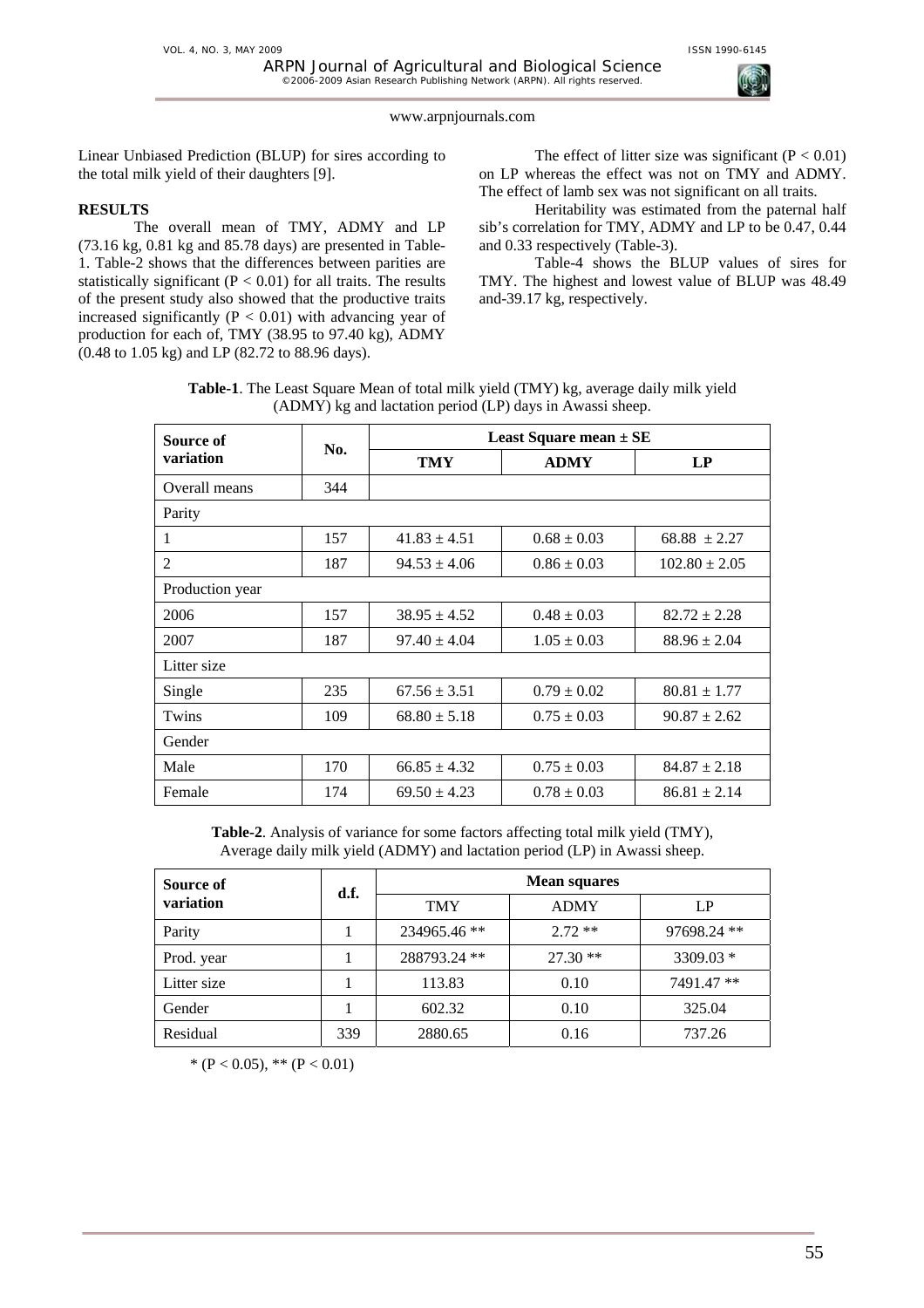©2006-2009 Asian Research Publishing Network (ARPN). All rights reserved.

**Table 3**. Heritability **(**h²) of total milk yield (TMY), average daily milk yield (ADMY) and lactation period (LP) in Awassi sheep.

| Trait       | <b>Heritability</b> $(h^2)$ |
|-------------|-----------------------------|
| <b>TMY</b>  | 0.47                        |
| <b>ADMY</b> | 0.44                        |
| IР          | 0.33                        |

**Table 4**. Best Linear Unbiased Prediction (BLUP) values (kg) of rams for total milk yield in Awassi sheep.

| <b>Rank of ram</b> | Ram No. | $BLUP$ (kg) |
|--------------------|---------|-------------|
| 1                  | 11924   | 48.49       |
| 2                  | 11908   | 30.98       |
| 3                  | 11996   | 30.13       |
| 4                  | 11909   | 24.60       |
| 5                  | 11989   | 23.11       |
| $=$                | $=$     | $=$         |
| $=$                | $=$     | $=$         |
| 25                 | 11877   | $-19.91$    |
| 26                 | 1214    | $-20.97$    |
| 27                 | 1203    | $-21.14$    |
| 28                 | 1167    | $-25.24$    |
| 29                 | 1259    | $-39.17$    |

### **DISCUSSIONS**

All estimates of productive traits were lower than results reported by numerous researchers [7, 11, 18]. These lower estimates are attributed to many reasons such as: hot climate of Iraq, which could affect the sheep productivity, particularly, several researches [14, 15, 23] reported that: in tropical and sub-tropical areas, indigenous sheep affected by high ambient temperature which is the major constraint on animal productivity. Other important reason for that's low productivity is that, Awassi bred mainly for mutton and not for milk in Iraq. In other words there is no improvement in Iraqi Awassi for milk production. Hence, the average milk yield seems to be normal according to what Mason [16] stated "Awassi sheep possess a high potential for milk production although the annual yield of ewes in unimproved flocks has been estimated at only 40 kg, to which about 20 kg taken by the lamb must be added".

Ewes in second parity had higher estimates for TMY, AVDM and LP compared to first parity. This is interpreted by the increment of maturity with advancing age or parity [13]. The same trend was observed by Dario and Carnicella [4] and Kassem *et al*., [12]. The significant effect of production year in this study reflect the differences between years in management and nutrition (quality and quantity), which seem to be in the same stream of that obtained by Reuiz *et al*., [20] and Pacinovski *et al*., [17].

However, LP affected significantly by litter size, the effect of this factor was not on TMY and ADMY. These results disagree with those of Al-Azzawi *et al*., [2] and Pollott and Gootwine [18] who revealed that productive traits increased with high twinning rate as the simulation effect being higher in ewes having birth to twins compared to those of singles.

The high estimate of heritability for TMY (0.47) was in consistence with 0.53 and 0.41 reported by Hossamo *et al.* [10] and Kassem *et al*., [12] respectively. Heritability of ADMY was high also (0.44). These results provide good evidence that selection will improve the productive performance in Awassi sheep in Iraq. The heritability of LP in this study  $(0.33)$  was similar to 0.38 reported by Sanna *et al.* [21].

The wide range between the BLUP values of rams for TMY (48.49 and-39.17 kg) indicated that selection of elite rams will improve the total milk yield in Awassi sheep. These results support the previous results which revealed that Awassi sheep possess a high potential for milk production.

# **ACKNOWLEDGMENTS**

The author pays his respects and thanks to Mr. Hussein al-Tahhan, Governor of Baghdad for his good care and support to science and scientists all over Baghdad universities and colleges.

# **REFERENCES**

- [1] Al-Azzawi I.I., Awash, A.H., Farhan, S.M.A., Al-Rawi A.R. 1979. The use of broiler excreta in fattening Awassi lambs. Mesopotamia J. Agric. 14: 51-58.
- [2] Al-Azzawi W.A., Al-Salman, M.H., Al-Rawi A.A. 1997. The relationship between daily and total lactation milk yield in Awassi sheep. IPA. J. Agric. Res. 7: 74-86.
- [3] Carasso Y. 1974. Export of Awassi sheep to Spain in 1971.Hanoked. 74: 31: 76:18.
- [4] Dario C., D. Carnicella D. 2005. Non-genetic effects on milk yield and composition in Altamurana sheep.Anim. Breed Abstr. 73: 4.
- [5] Eliya J., Juma K.H. 1970. Birth weight, weaning weight and milk production in Awassi sheep. Trop. Agri. Trin. 47: 321-324.
- [6] Epstein H. 1982. Awassi sheep. World Anim. Review. 44: 11-27.
- [7] Epstein H. 1985. The Awassi sheep with special reference to the improved dairy type. FAO. Animal Production and Health Paper. No.57. Rome.
- [8] Eyal E., Alawi, Y., Flomani, Y., Morag M. 1978. Lamb and milk production of a flock of dairy ewes